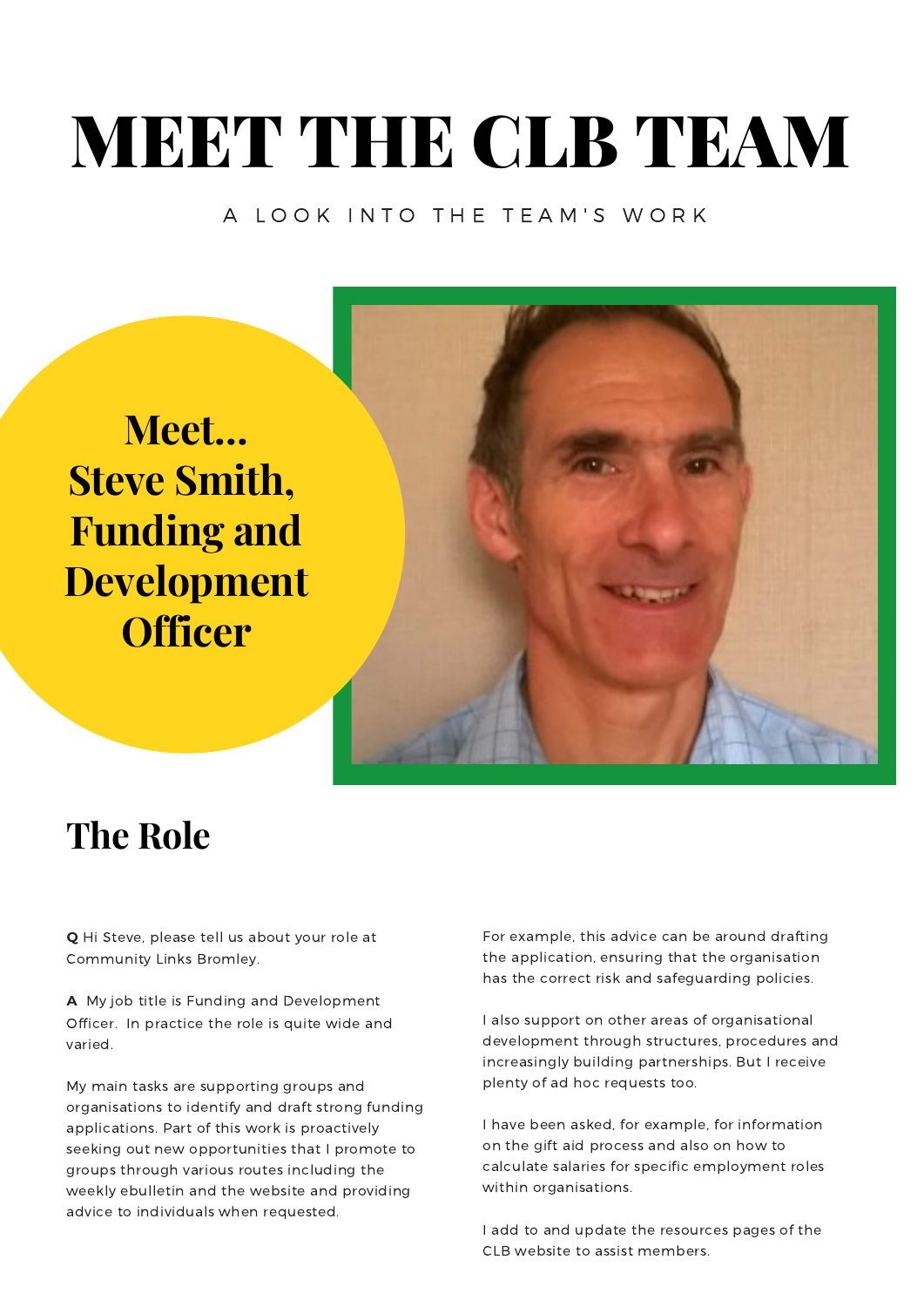## **The Role (continued)**

We are always looking to expand and improve the pages and will soon be adding a section where we can host information about vacant office and activities spaces available to the voluntary sector within the borough. Resources - [Community](https://www.communitylinksbromley.org.uk/test-page/resources/) Links Bromley

The role also entails the delivery of training or workshops on topics of interest or specific funding pots. I am also active on developing the voice of the sector through a more inclusive representational structure of forums and networks. This work is still at an early stage.

Prior to joining Community Links Bromley (CLB). I worked in Community Southwark and have 10 years' experience in the voluntary sector.

Before that I had over 30 years in central government working in various policy roles.

*Prior to joining Community Links Bromley (CLB) I worked in Community Southwark and have 10 years' experience in the voluntary sector.*

*Before that I had over 30 years in central government working in various policy roles.*

# **About funding opportunitie**s

**Q** Are there any current funding opportunities you would like to highlight for organisations in Bromley?

**A** There are various funding opportunities out there.

Eligibility will depend on the type of support and services that organisations are delivering and their size and structures. So, reading through the guidance notes is essential before spending valuable time on writing an application.

At present there is grant funding to enable organisations to develop or expand alternative provision so that day centres and respite service users can be offered some additional support whilst the COVID-19 lockdown is in place.

There is another that is seeking to address isolation in young people through sport. But these are just 2 examples of many.

At present a significant number of grants are focused on addressing the direct negative impacts of Covid-19. Many funding opportunities are open for very short periods so that fast decisions can be made, and the money can flow quickly to support projects. For example, the London Community Response Fund waves are only open for a couple of weeks before they close and therefore it's essential to know when these grants are first announced.

There is also a growing preference from funders to see more applications from organisations working in partnership than on their own.

The best way to ensure you don't miss out on new opportunities is to subscribe to our weekly bulletin and keep an eye on the funding pages on the CLB website. Help with Funding -[Community](https://www.communitylinksbromley.org.uk/test-page/test-subpage/) Links Bromley